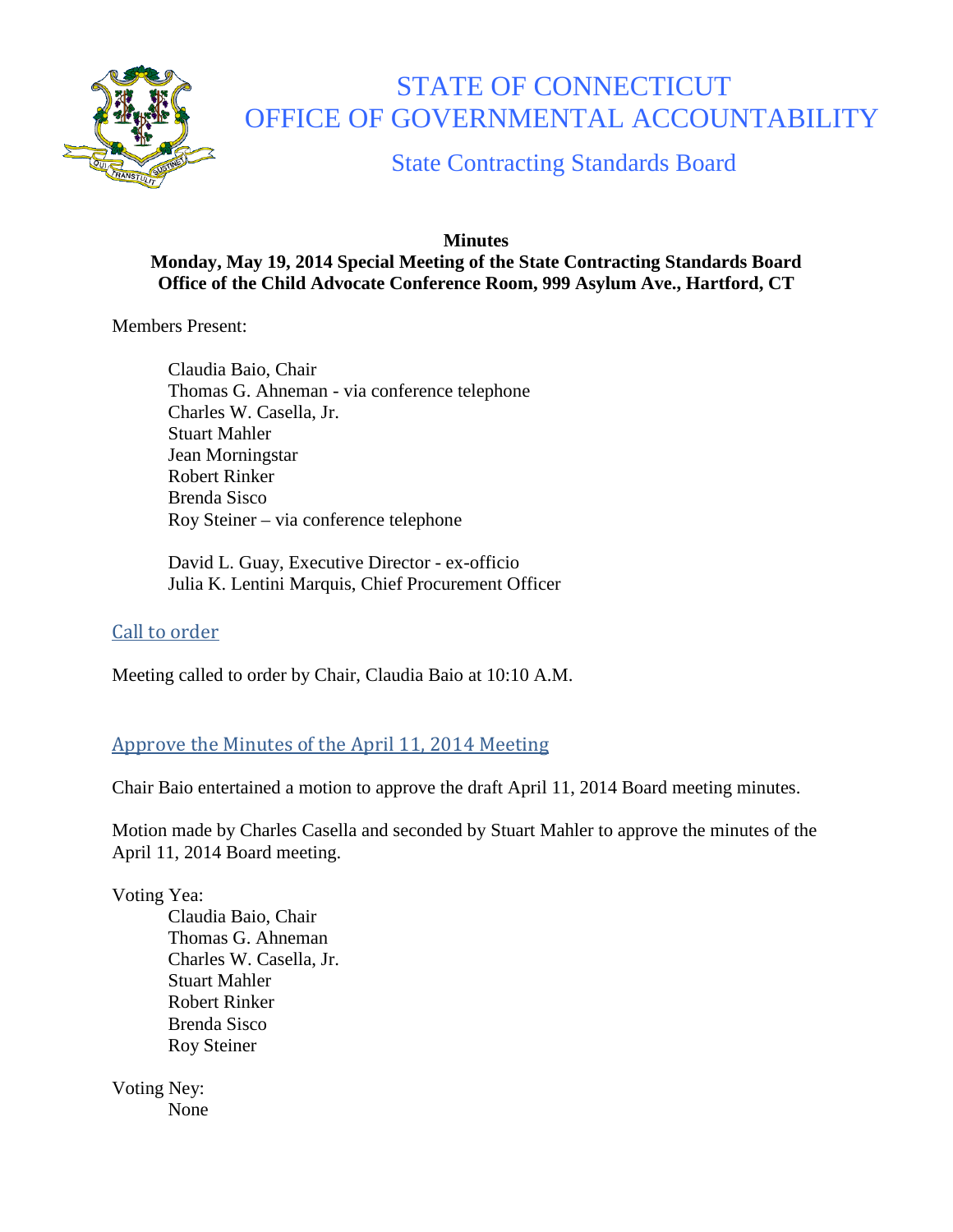Abstentions:

Jean Morningstar

The minutes of the April 11, 2014 Board meeting were approved with seven voting in favor and one abstention.

Review and Approve the Privatization Contract Committee's April 11, 2014 evaluation and recommendation to permit DESPP/Division of Scientific Services to temporarily privatize the processing of 300 latent fingerprint cases.

The Board reviewed and evaluated the Privatization Contract Committee's recommendation to permit the Department of Emergency Services and Public Protection Division of Scientific Services to temporarily privatize the processing of 300 latent fingerprint cases. While the Board echoed many of the same concerns as the Privatization Contract Committee, there was detailed discussion about the cost-benefit analysis failing to include an analysis of whether overtime performed by State employees would increase costs with regard to other post-employment benefits ("OPEB"), medical insurance costs and other fringe benefits.

In addition to discussion of potential increased costs incurred if overtime is performed by State employees, there also was discussion regarding direct and indirect costs and whether they had been properly calculated in the budget in the event of privatization. It is essential that the business case presented by the State Contracting Agency include all potential costs for both the state and the contractor, to ensure an equitable comparative budget and analysis.

Additionally, there was discussion around whether the latent fingerprint processing constituted a "core governmental function" as defined at C.G.S. 4e-16(d). This question became relevant because it determined the number of votes necessary for the matter of privatizing the service to pass.

Motion made by Robert Rinker and seconded by Brenda Sisco to determine that latent fingerprint processing is a core governmental function as defined in C.G.S. 4e-16(d). After discussion.

Voting Yea:

Charles W. Casella, Jr. Stuart Mahler Jean Morningstar Robert Rinker Brenda Sisco

Voting Nay

Claudia Baio, Chair Thomas G. Ahneman Roy Steiner